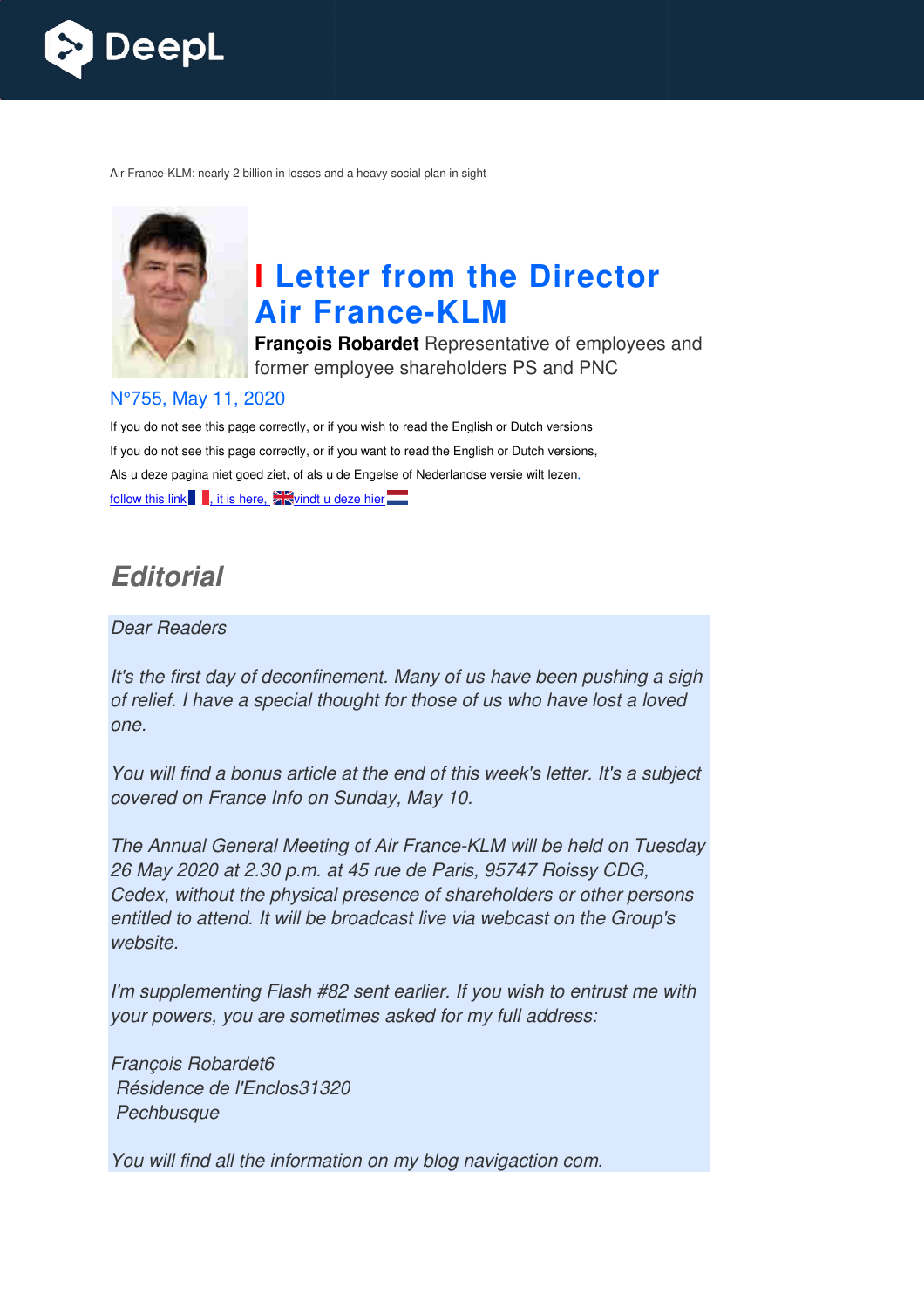You can find all the documents relating to the Annual General Meeting on the Air France-KLM Group's website, on the financial information page. In particular, it contains the resolutions that will be submitted to the shareholders' vote.

Let us continue to respect the barrier measures. Happy readingFrançois

# *Monday's Press Review*

#### **> Air France-KLM: nearly 2 billion in losses and a major social plan in sight**

(source Libération) May 7 - The company posted record losses for the first quarter due to the health crisis. Although the French state has granted it 7 billion euros in loans, it is preparing to cut thousands of jobs. Discussions have already begun in this regard.

The atmosphere was heavy on Wednesday morning at the Air France-KLM (...). And with good reason: the **losses announced by the Franco-Dutch airline company reached a record level of 1.8 billion euros in the first quarter**. Only the month of March was particularly affected by the effects of Covid-19. In other words, the financial results for the first half of the year are likely to be even more catastrophic.

**Air France-KLM is paying not only for the dizzying drop in its revenues, since most of its aircraft are grounded, but also for the low price of oil.** The airline, like most other carriers, is in fact operating a so-called "hedging" system. This means that it buys, in advance, the kerosene it needs at a set price. At the moment, not only is the defined price - about \$60 a barrel - well above the market, but not all of this fuel generates no revenue because it is not consumed. A kind of double penalty that weighs **almost EUR 500 million in the company's poor results**.

In addition, traffic is only expected to pick up again very gradually. The routes on which Air France-KLM is really profitable are the American continent, Asia and Africa. However, all these destinations currently generate almost zero activity since the Schengen

 area is closed. In order to make savings, the carrier will therefore have to make serious cuts in its costs and investments. These will fall from €3.6 billion to €2.4 billion. Already three long-haul Airbus aircraft will not enter the fleet this year.

However, it is on employment that the most violent measures are expected. **The CEO of Air France-KLM has announced discussions**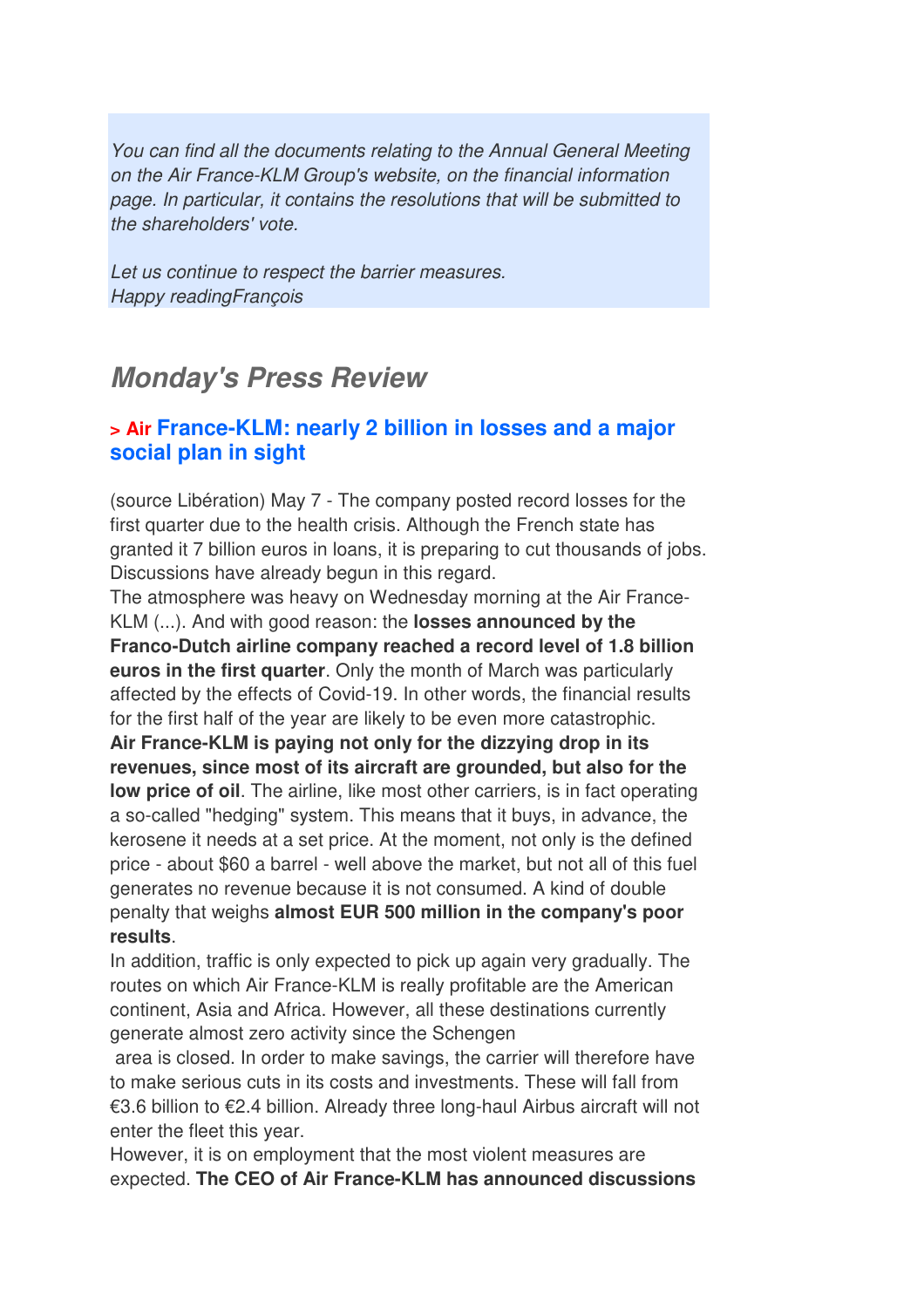**with the trade unions with a view to job cuts**. And when this prospect was announced yesterday at the board of directors meeting, the two representatives of the State shareholder did not make the slightest comment, according to information from Libération. Anyone who says nothing consents. Those in the company who thought that the two loans, amounting to EUR 7 billion, had been granted by the State (15% shareholder) in return for a social protection clause, will be at their expense.

While **no figures have yet been announced**, the company's Chief Executive Officer, Benjamin Smith, plans to cut jobs in Air France's administrative services and regional stopovers. This will be made easier for him with the abolition of flights, since a train service, lasting less than 2 hours 30 minutes, can replace the plane as requested by the government. The regional transport subsidiary Hop should see its fleet and network reduced by almost half. A total of 6,000 to 10,000 jobs are threatened out of a workforce of 80,000 employees, according to a company manager who preferred to remain anonymous. **For the time being, the method mentioned is that of a voluntary redundancy plan**. But no one in the company can imagine that such a number of employees would want to leave the company on their own initiative. Under these conditions, recourse to layoffs is on the horizon. **A savings plan should be announced in** July.

Will employees react as they have often done by going on strike? This time nothing is less certain. Firstly because the low number of flights currently being operated would reduce the impact of such a move. Second, and especially because the pilots do not seem ready to stop work. "Benjamin Smith kept telling us, in French as well as in English, that we were the leaders of the company. The pilots are seduced by his speech, especially since he knows air transport much better than his predecessors at the head of the company," says a captain with a long union history (...).

*My comment:* In the Air France-KLM group's results, one fact deserves clarification: the extra cost of the kerosene bill.

Most European airlines use the so-called fuel hedging method. This method smoothes the price of fuel over several years.

Air France-KLM had covered 65% of its expected fuel requirements for 2020 at around USD 66 per barrel. Today, oil is at \$32. Air France-KLM therefore pays twice the market price for its fuel. If oil were worth more than \$66 a barrel, Air France-KLM would only pay \$66.

However, this year is a special year; the Air France-KLM group's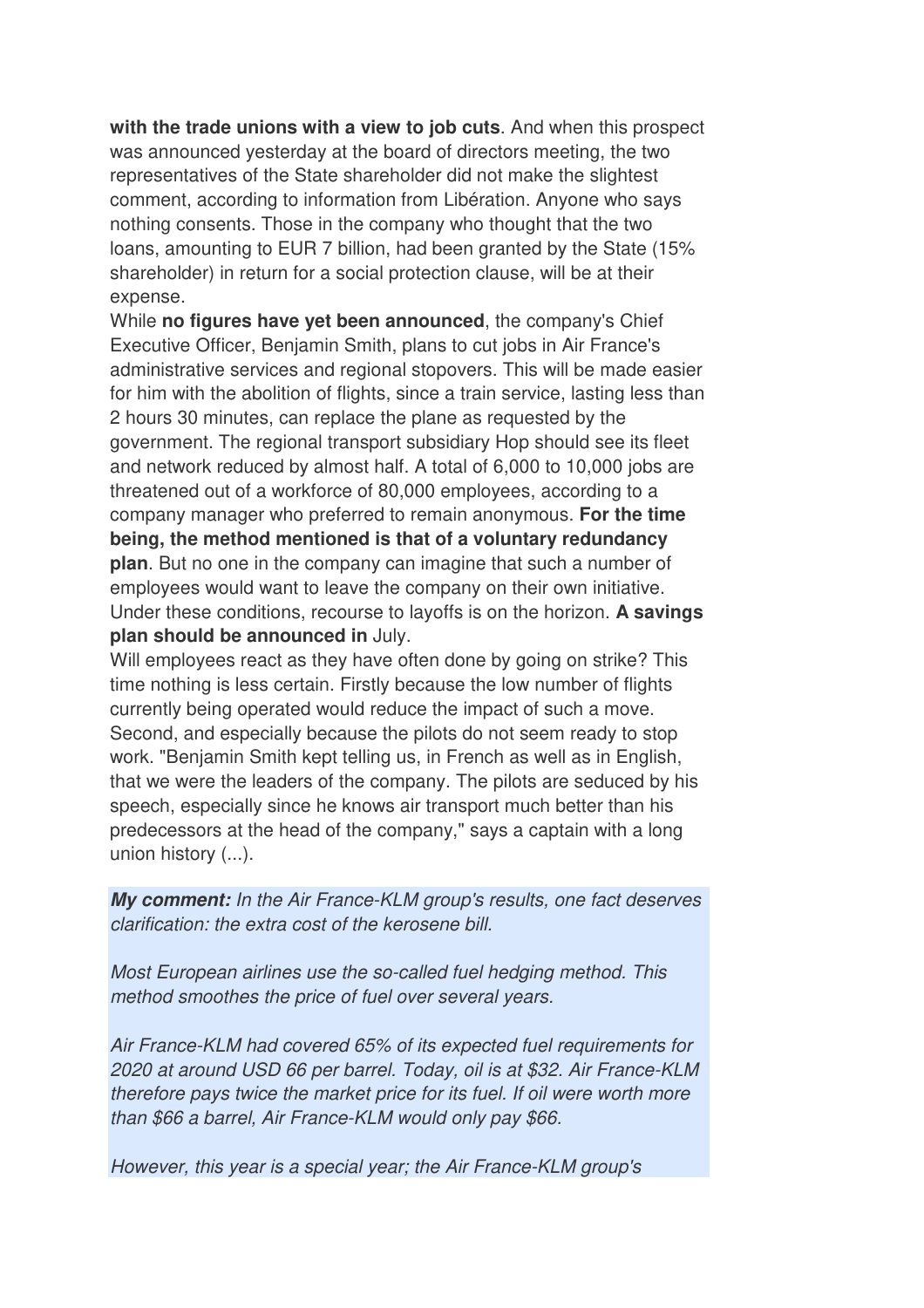consumption will be lower than the volume of fuel hedged. This surplus will be invoiced to the Franco-Dutch group.

For the year 2020, the additional cost induced by these two mechanisms has been estimated at 450 million euros. The full amount has been accounted for in the first quarter results.

Our main European competitors, who practice the same fuel hedging policy, are also impacted.

#### **> Air France: what you need to know about the thousands of job cuts ahead**

(source La Tribune) 11 May - At the publication of Air France-KLM's quarterly results on Thursday 7 May, the Group's Chief Executive Officer, Ben Smith, made public what he and Air France's Chief Executive Officer, Anne Rigail, had already said internally. With the unprecedented crisis affecting air transport, **there will inevitably be job cuts at Air France. This will be at a much higher level than the 1,500 forecast between now and the end of 2022 in the forwardlooking management plan for employment and skills (GPEC) presented at the end of February**. (...)

 Staffing requirements will melt all the more drastically as overstaffing will be inflated by the competitiveness gains of the transformation plan, which will focus on three key areas: reducing fixed costs in general, optimizing support functions, and restructuring the loss-making domestic network to the tune of 200 million euros per year. Negotiations with trade unions to identify and deal with overstaffing have already begun in certain categories of staff. (...) A new GPEC and the transformation plan will be presented in June and July.

**What will be the scale of the job cuts?** 5,000, 7,000, 10,000 job cuts, or even more? Everyone has their own assessment. One thing is certain. The redundancy plan will be massive. Just looking at what's happening elsewhere in Europe gives you an idea. SAS will reduce its workforce by 50%, Icelandair by 43%, British Airways by almost 30%, or 12,000 positions. Even if its profile is different from that of Air France, the case of the British airline is the most telling.

With 45,000 employees, its size is indeed close to that of the French airline. (...) Air France employs 41,230 permanent staff according to the figures of the GPEC of February. (...)

 Air France-KLM's announcement of a structural capacity reduction of 20% in 2021 also gives an indication of the scale of the future overstaffing. And this, even if the link between the reduction in capacity and the reduction in staff numbers (which would result in around 10,000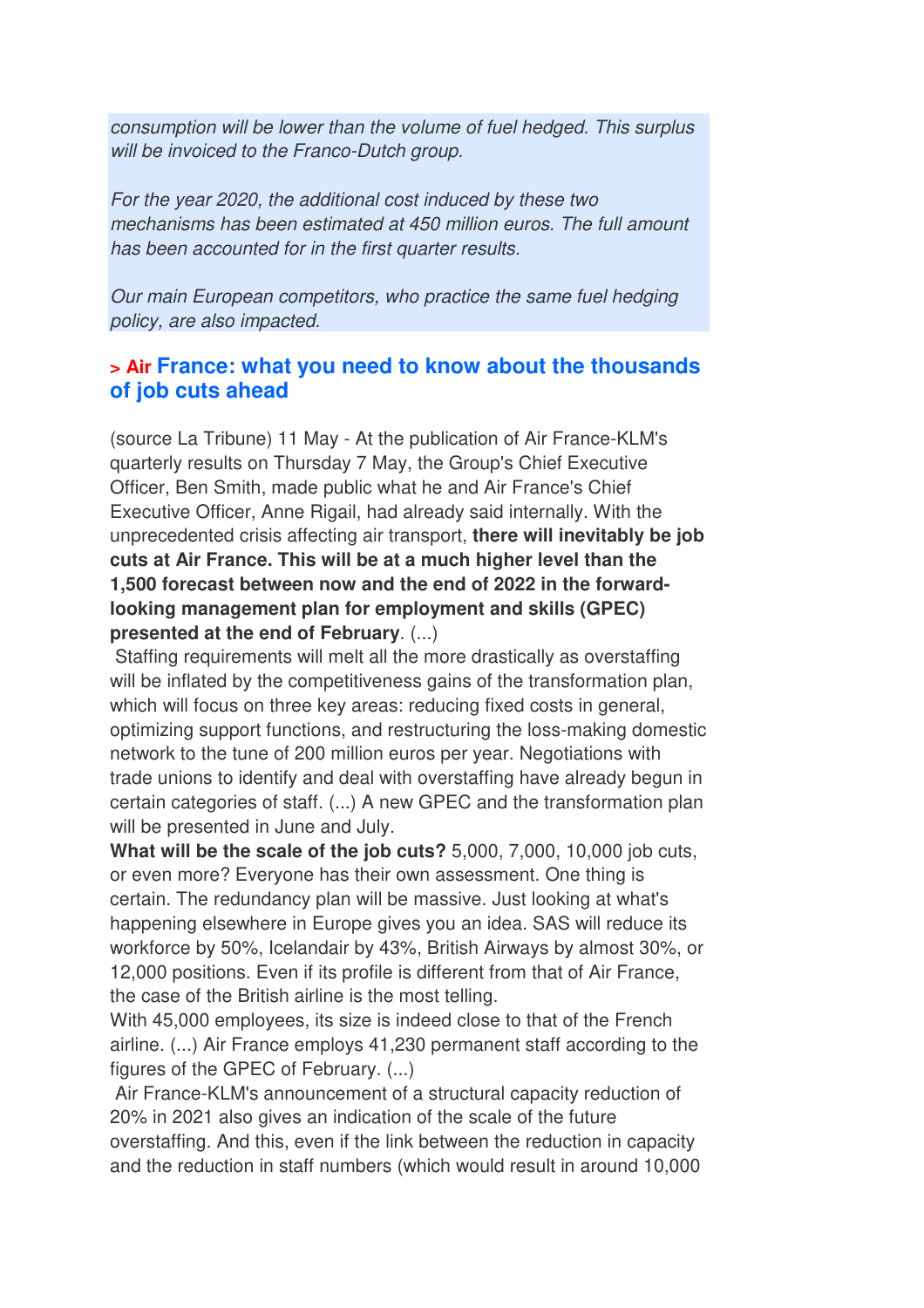job cuts) is not necessarily automatic. (...)

**On the "ground" (as opposed to seagoing personnel), the employment of support functions and the employment of staff in ports of call are under threat. One figure has started to transpire. That of a drop of at least 30% in the number of Air France support staff.** According to internal sources, this reduction has been mentioned at the Air France Board of Directors, stating that the number of staff in support functions now stands at 6,000.

However, the GPEC at the end of February states that they amount to 7,360 out of the 25,220 ground staff on permanent contracts at Air France. If management's intention to reduce support functions by 30% were to be confirmed, 2,800 positions would be eliminated in these professions. Ground staff working in stopovers are also under threat. In particular those at regional airports. Despite the reduction in staff numbers in recent years, their cost is much higher than that of the ground handling companies outsourced by Air France's competitors. The future of the stopovers will depend on the scale of the reduction in the number of aircraft wingspans decided on the domestic network. (...)

Job cuts for ground staff will be carried out through a voluntary departure plan (PDV). This will not be the case for seagoing personnel (pilots and flight attendants). For the latter, management intends to use collective bargaining breaks, which have the advantage of being simpler and allowing the company to rehire them later if necessary, unlike a VSP.

#### Negotiations with the Air France **flight**

 attendants have not yet begun, but **the over-staffing of cabin crew** for 2021 **is, according to our information, estimated by management at 1,800 employees. This represents 15% of the workforce. Nearly 1,200 natural departures were already planned over the next three years. Management will try to convince them to leave earlier** and to encourage others (among those who do not reach retirement age) to leave the company. Beyond the job cuts, the management does not intend to touch the working conditions in the collective contract signed in 2017, which runs until 2022.

**As for the pilots** (3,800 people), there will be no **major cuts in staff numbers** because of their remuneration system, which allows a certain level of overstaffing to be managed. Indeed, the remuneration of Air France pilots is made up of a fixed part representing 20 to 25% of their remuneration and a variable part linked to the activity carried out. Since flights were almost totally stopped in April, pilots only receive their fixed part and a guaranteed top-up, which enables them to keep 70% of their remuneration. In other words, their remuneration has fallen by 30%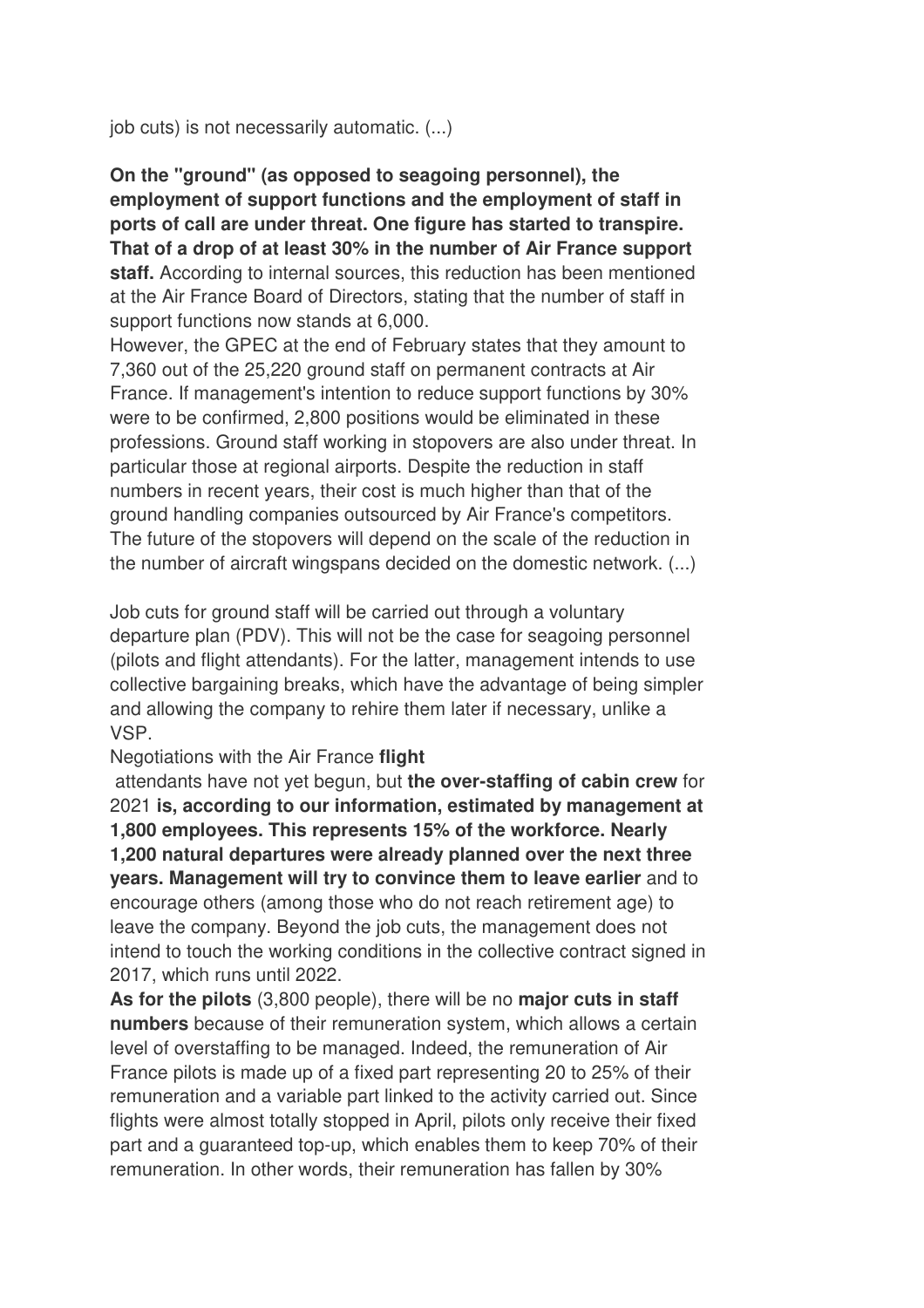since the beginning of the crisis.

(...) **The idea is therefore to get rid of all the pilots who were likely to retire within the next three years**. The GPEC in February had identified 300 natural departures among drivers. According to several sources, this figure obviously remains current.

The age pyramid is an asset for the company. The GPEC of February had identified 3,800 natural departures between now and 2022, all populations combined. (...) To these natural departures will be added all those that the management will encourage to leave. The financial conditions will have to be interesting. Because in view of the economic environment, it is not certain that the volunteers at the start will be jostling at the gate. In which case, forced departures would be a first for Air France. The last time such a scenario was evoked was in 2015. It had led to major social tensions.

**And HOP in all this? Air France's regional subsidiary is expecting difficult days ahead**. The restructuring of the domestic network will lead to numerous route closures. While its activity supplying the Roissy hub will be retained, the activity departing from Orly or between certain regional routes could be replaced by Transavia. The HOP unions denounce the lawsuit brought against them by some people for being responsible for Air France's losses on the short-haul network. Recalling that the losses existed before the creation of HOP in 2013, the HOP inter-union considers in a press release that "HOP's share in this abyssal loss is a drop in the ocean" and that "the profitability of the Air France short-haul network is first and foremost an Air France problem. HOP is an agile, flexible airline that has long proven its ability to adapt. Its 100-seat modules are a real opportunity on an adapted network".

*My comment:* Only one figure has so far been mentioned by Air France: a 30% reduction in the number of staff in support functions. For the rest, we have to wait for Air France's recovery plan, which should be presented in July. It is on the basis of this plan that any overstaffing of the Air France group will be calculated.

#### **> KLM schrijft dieprode cijfers door coronacrisis (KLM writes numbers in deep red because of the coronavirus crisis)**

(source ANP/DFT, translated with Deepl) 8 May - **KLM closed the first quarter of 2020 with an operating loss of €275 million**. The airline, like its peers in the industry, was hard hit by the coronavirus crisis, which led to the cancellation of a huge number of flights. Performance in the second and third quarters is expected to deteriorate further as 95% and 80%, respectively, of scheduled flights will not depart as things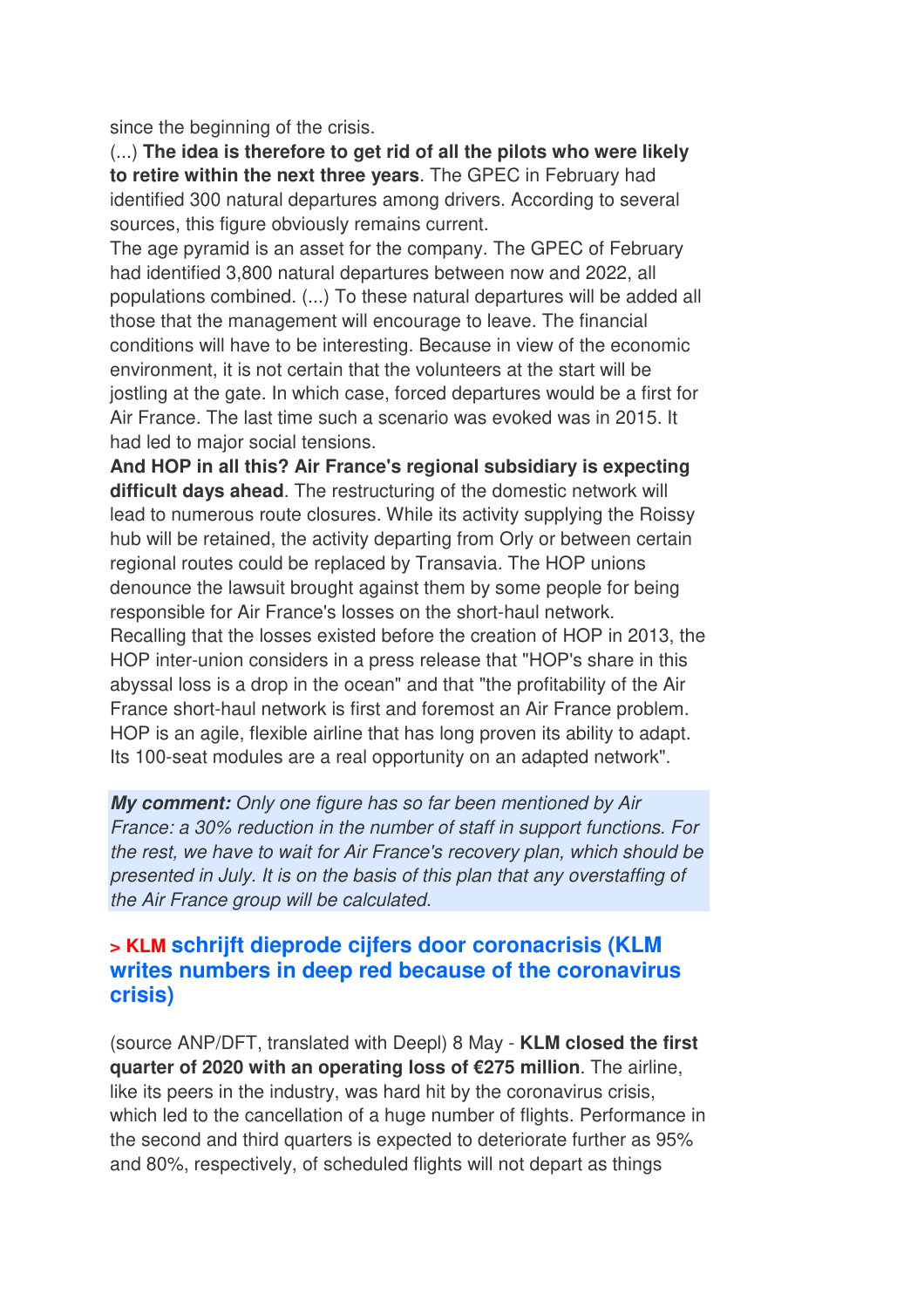stand at present.

KLM's operating loss increased by EUR 228 million on an annual basis. **The operating deficit of sister carrier Air France amounted to EUR 536 million**. The result of the parent company Air France-KLM, to which Transavia also belongs, was negative by EUR 815 million. This was EUR 100 million less than analysts had forecast. (...)

In addition to the passenger flows dried up by the crisis, Air France-KLM is also facing unfavourable fuel agreements. Since the conclusion of the so-called hedging contracts, **the price of oil has fallen. The negative effect amounts to 455 million euros**. Deferred tax assets and depreciation for the early withdrawal of the emblematic Boeing 747 aircraft also weigh on the company with an expense of nearly 200 million euros. **The net loss in the first quarter amounted to 1.8 billion euros**.

The company's turnover fell by 922 million euros to more than 5 billion euros. **Until the coronavirus disrupted flights, results were slightly better than a year earlier.** 

 Despite all the cost-cutting measures, representing 350 million euros per month, Air France-KLM's cash flow loss is 400 million euros per month. (...) In

 order to support Air France-KLM, the French Government has promised aid of EUR 7 billion in the form of loans and guarantees. Between  $\epsilon$ 2 and €4 billion in aid from the Dutch government for KLM is still under negotiation. (...)

*My comment:* In January and February, the Air France-KLM group's results were encouraging. It was from March onwards that the situation deteriorated.

The group's cash position was nevertheless preserved, thanks to the issue of a 750 million euro bond and the sale of Amadeus shares for 356 million euros.

The Group has also forecast a 95% reduction in activity in the second quarter and an 80% reduction in the third quarter.

#### **> Nine airlines request the reopening of Orly on June 26th**

(source AFP) 7 May - **Nine airline companies based at Orly on Wednesday asked the state, in an open letter, to set the date for reopening the airport, which was closed on 1 April because of coronavirus, as of now at Friday 26 June**. (...)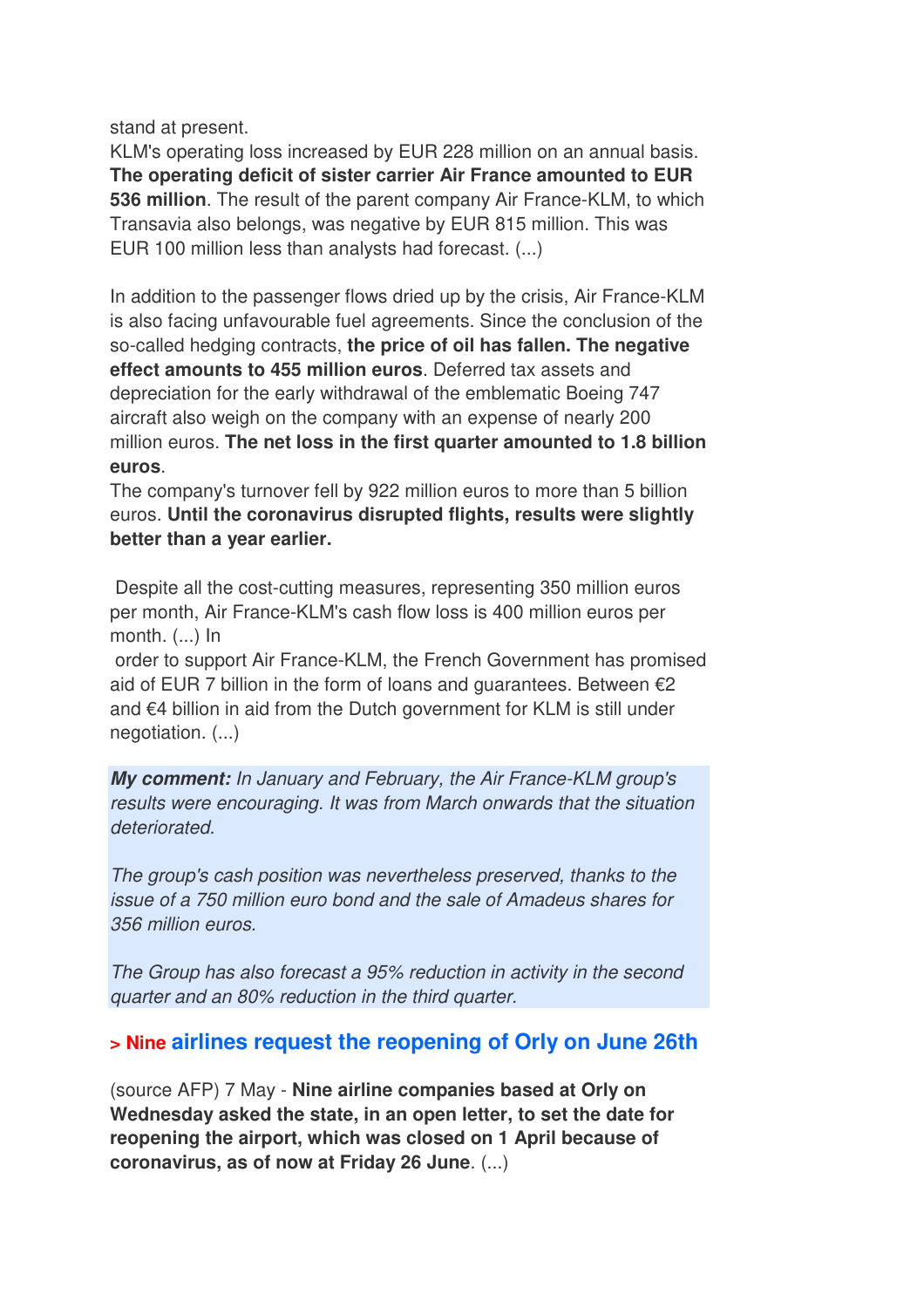Questioned by AFP about this open letter, Aéroports de Paris was very cautious about the advisability of setting a date for the reopening now. ADP "shares the wish that Orly should reopen as soon as possible," but "this reopening is only possible with good visibility on a significant number of flights," a spokesman said.

"It is recalled that (the airport) Charles de Gaulle is able to accommodate all aircraft that wish to do so," it was added from the same source.

**The open letter of the companies is signed by the presidents of Air Caraïbes, Air Corsica, Amelia, Chalair, Corsair, Frenchbee, La Compagnie, Level and Transavia**.

According to the document, **the State has not given any clear indications on the date of Orly's reopening, referring only to "the end of June", and it also seems to postpone any decision until the end of May, after "further analysis".** 

"This situation is not tenable, neither for our customers first, nor for our staff, nor for the survival of our companies," write the companies. The companies point out that setting a date for the reopening now would in no way prevent "a subsequent review", "for example in mid-June", in the event of "a further worsening of the health situation".

*My comment:* No decision has been made regarding the reopening of Orly. If the companies using Orly were to transfer their activities to Roissy, this would pose major problems in terms of organisation, management of subcontracting activities and aircraft maintenance. Most of these companies maintain their aircraft at Orly. They also store their spare parts there.

## **> Delta signs a joint venture agreement with LATAM**

(source Business travel) May 8 - **Delta Airlines and LATAM Airlines Group have signed a trans-American joint venture agreement,** which will operate on the airlines' networks between North and South America.

The news follows last year's announcement that Delta, a Skyteam member, would take a 20% stake in LATAM.

Following this agreement, **LATAM confirmed that it would leave the Oneworld alliance,** a decision that took effect on May 1. (...)

 The code-sharing agreements between Delta and LATAM's subsidiaries in Peru, Ecuador, Colombia and Brazil which allow customers to purchase flights and access domestic destinations within their respective networks. **These agreements will be extended to cover long-haul flights between the United States/Canada and South America, as well as regional flights**. Delta and LATAM's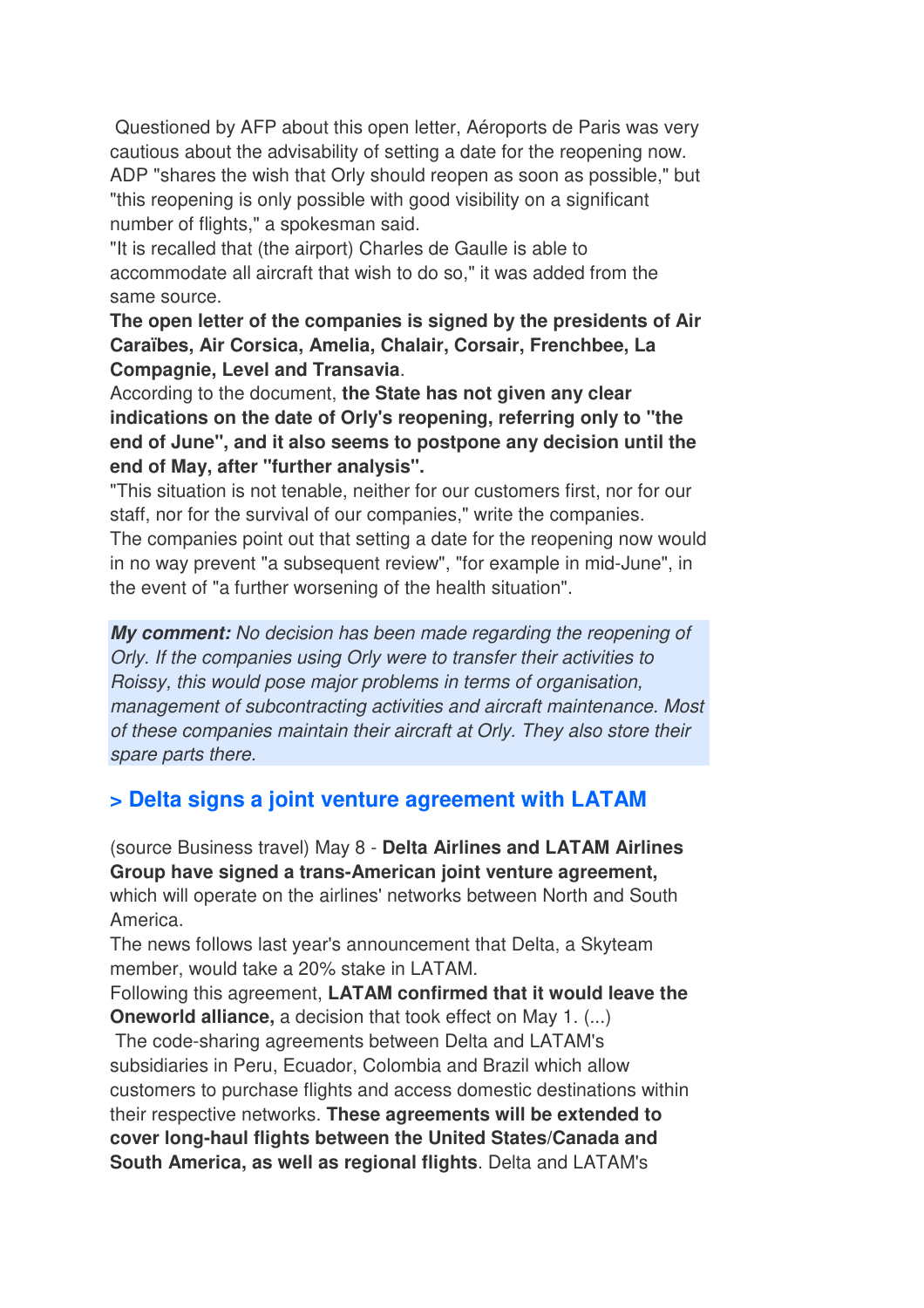subsidiaries in Chile and Argentina also expect to sign code-sharing agreements in the coming weeks. (...)

*My comment:* The agreement between Delta Airlines and Latam will allow our partner to strengthen its presence in South America, a region that Delta Airlines used to serve little.

#### **> State aid: Brussels further relaxes its rules**

(source AFP) 9 May - **Brussels again temporarily relaxed its state aid rules on Friday,** allowing under strict conditions European countries to recapitalise companies in difficulty because of the coronavirus crisis. (...)

These conditions include a ban on the payment of dividends or bonuses to managers. The EU executive also insists that such aid must "be in the common interest, for example in order to avoid social difficulties and market failure resulting from significant job losses, the exit of an innovative or systemically important company from the market or the risk of disruption of an important service".

**Brussels is also encouraging states to withdraw from the capital of the bailed-out companies in the future: if the state is still present after six years, it must submit a restructuring plan to the Commission**.

**The Commission also warns that companies already in difficulty on 31 December 2019 - i.e. before the coronavirus crisis - will not be eligible for this temporary framework**.

Since the announcement of greater flexibility in the competition rules, Brussels has authorised state aid totalling around €1.9 trillion, according to a Commission spokesperson.

Germany leads the way with 52% of authorised aid, followed by France with 17% and Italy with 16%. This situation has already made several EU country officials grind their teeth, taking advantage of Germany's budgetary room for manoeuvre to support its companies at the expense of those in other less well-off countries.

*My comment:* The decision of the European executive is surprising. Under the guise of relaxation, it puts limits on aid. It indicates that companies in difficulty before 2020 would not be able to benefit from it.

Will Italy be allowed to bail out Alitalia again?

#### **> Rome wants to take advantage of the crisis to**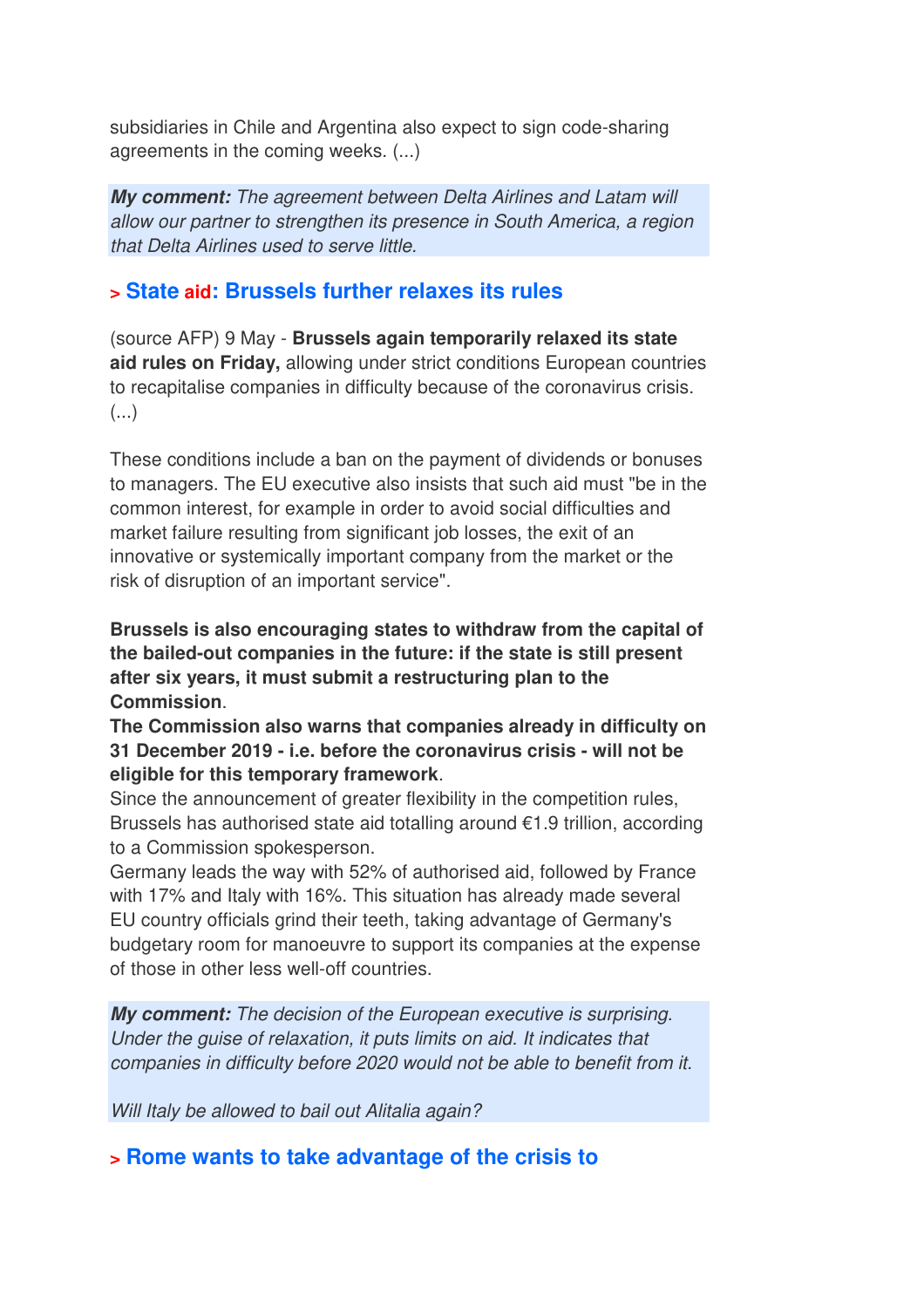#### **nationalize Alitalia**

(source Les Echos) 8 May - Covid-19, which is putting the entire world airline industry on the wings, could save Alitalia. In any case, this is the wish of the Italian government, which announces that it is ready to inject at least three billion euros of fresh capital into the accounts of a company on the verge of bankruptcy. (...)

Under an initial €25 billion aid package approved last March, €500 million was already earmarked for the entire aviation sector, the bulk of which is to go to Alitalia.

"The government does not intend to carry out a new rescue. **We intend to relaunch the national airline**", said Stefano Patuanelli. (...) "**It will start on an equal footing with all its competitors**.

"That's actually far from being the case yet.

 The company lost 600 million euros in 2019. With a hundred or so planes and 21 million passengers, it has become a small operator serving some twenty destinations and whose turnover collapsed by 87.5% in 2020. Stefano Patuanelli sought to allay fears, assuring that the new Alitalia "would focus strongly on long-haul flights, particularly with new transatlantic alliances".

**This governmental optimism is not shared by Andrea Giuricin**, professor of transport economics at the University of Milan-Bicocca. **"I am appalled**. **Alitalia was already losing 2 million euros a day before the crisis. It has cost Italian taxpayers 13 billion euros in twelve years, including 8 billion euros in the last three years**. The government's vision is that of a 1980s aviation sector without competition and with high prices," he warns.

#### **> Brussels paves the way for public bailout of Lufthansa**

(source Les Echos) 9 May - After several weeks of rumours, **Lufthansa confirmed on Thursday afternoon that it was negotiating "a 9 billion euro stabilisation package** with the Federal Economic Stabilisation Fund". Set up by the government in March, this fund has 400 billion euros of guarantees and 100 billion euros of capital to support strategic companies. (...)

 Its details are being finalised, with **discussions focusing on "a dormant [non-voting] stake [Ndrl] in the capital and a guaranteed loan**", according to the group. But the company then also mentions various scenarios for a capital increase that would see the state raise "up to 25% plus one share", which would give it a blocking minority. In addition, the State would like "to be represented on the supervisory board" and to see Lufthansa renounce future dividend payments, the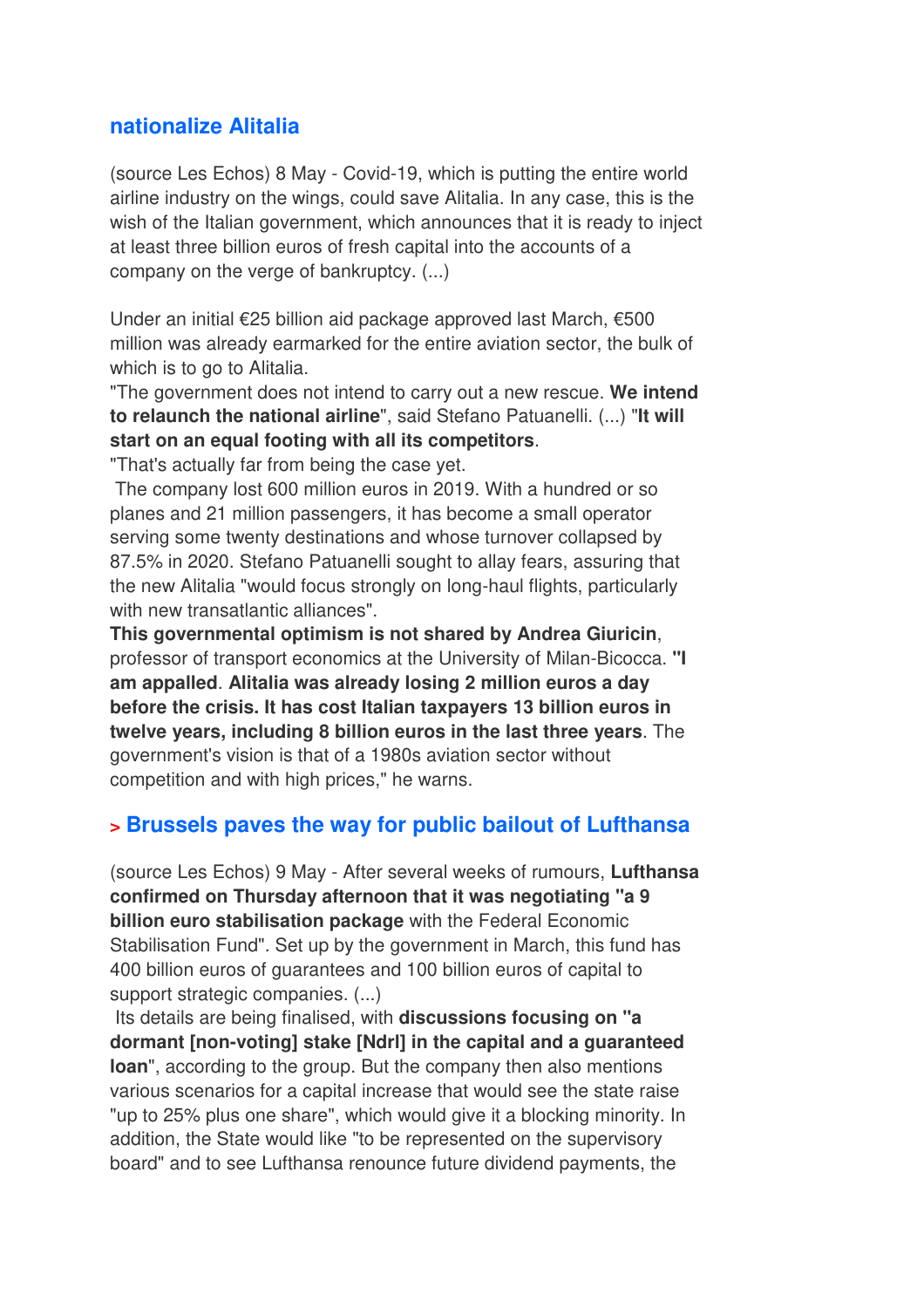company says. (...)

 For several weeks now, these hypotheses have been at the heart of an arm wrestling match between Carsten Spohr and the government. While the Social Democrats in Angela Merkel's coalition refuse to write a blank check, **the Lufthansa CEO is fighting against any political interference in the company's management. If Berlin wins its case, Austria, Switzerland and Belgium, where it has subsidiaries, could also demand a say. "We need public support but not nationalized management," Spohr hammered home on Tuesday**. (...)

The group still has 4 billion euros in cash, compared to 5.1 billion in mid-March, but its CEO estimates that the second quarter will be worse than the first, in which Lufthansa recorded an operating loss of 1.2 billion euros. "Our industry was the first to be hit and will be among the last to recover," he says. According to him, by then Lufthansa will have to reduce its fleet by 100 aircraft and shed 10,000 employees. Unless the state, which has become an essential part of the equation, opposes it.

## **> IAG records a massive loss in the first quarter**

(source Le Journal de l'Aviation With AFP) 7 May - The IAG airline group (Bristish Airways, Iberia, Vueling) fell into the red in the first quarter, hit hard by the crisis of the new coronavirus that grounded almost all of its aircraft, with consequences that could last for years. **From January to March, a** period that only takes into account the start of the containment in Europe, **IAG recorded a net loss after tax and exceptional items of 1.68 billion euros,** compared to a profit of 70 million euros a year earlier.

Turnover plunged 13% to 4.6 billion euros, according to a press release. The group warns that the second quarter should be even "much worse" than the previous one. (...)

**IAG said it did not expect a "significant" resumption of flights before July and expected half as many passengers in 2020,**

projections which are "very uncertain and depend on the relaxation of confinements and travel restrictions".

He also estimated that it would take until 2023 for demand to return to its pre-crisis level, which would result in the postponement of the delivery of 68 aircraft . (...)

**At the end of April, IAG announced its intention to cut up to 12,000 jobs at British Airways, a British company with 42,000 employees**. (...)

*My comment:* In the first quarter, IAG recorded losses of the same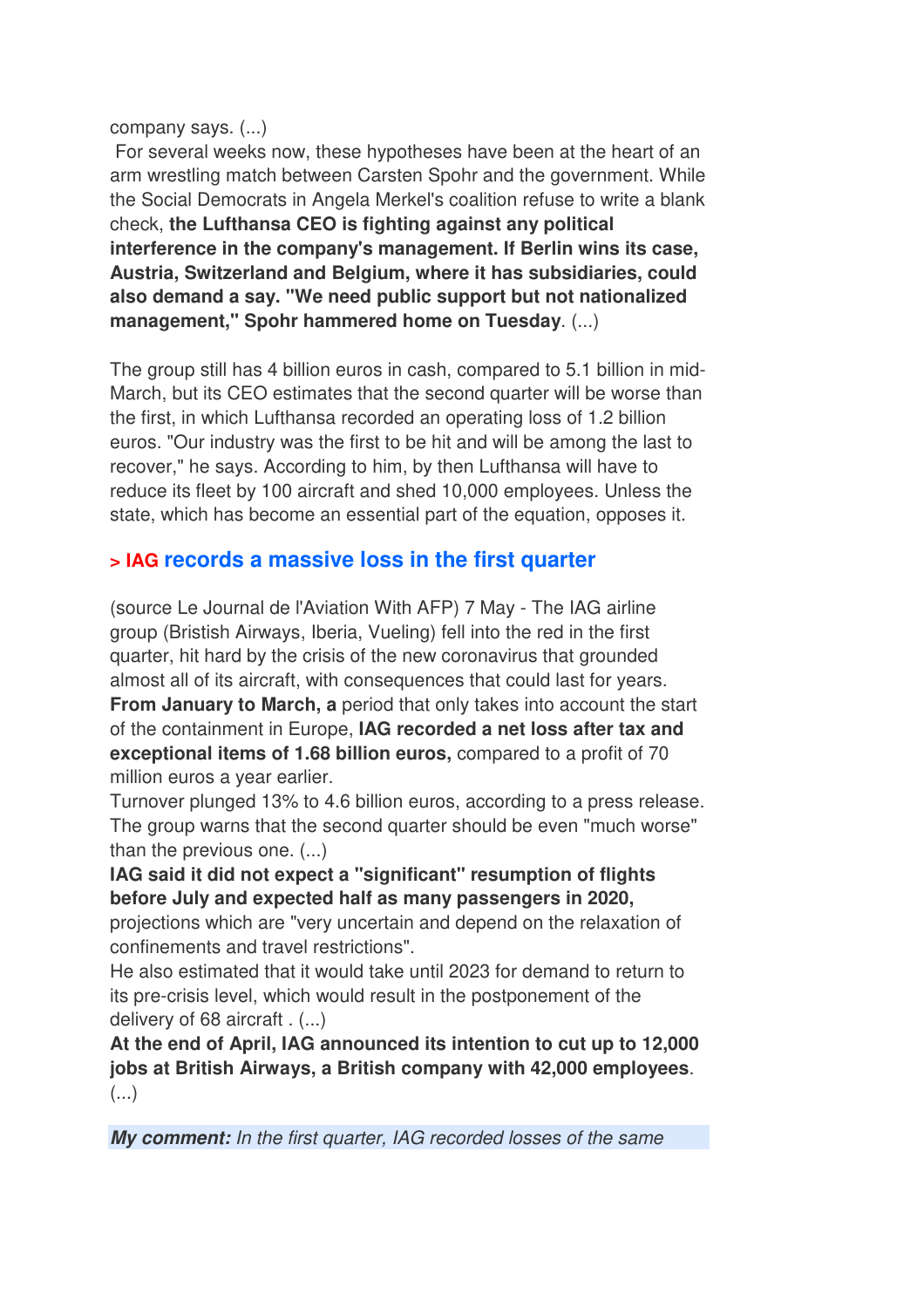order as the Air France-KLM group.

#### **> Virgin Atlantic cuts more than 3,000 jobs, London Gatwick airport threatened**

(source Le Journal de l'Aviation With AFP) May 5 - **Virgin Atlantic is to cut 3,000 jobs because of** the coronavirus crisis which is destabilising the entire British aviation sector to the point where there are increasing calls for the government to come up with a targeted aid plan. Virgin Atlantic, which

 specialises in particular in transatlantic routes to North America, announces in a press release that 3,150 jobs will be cut, **i.e. about a third of its workforce**. (...)

*My comment:* Virgin Atlantic, the partner of Delta Airlines and Air France-KLM in the transatlantic joint venture is in great difficulty. The British government has decided not to help the company until its main shareholder, Richard Branson (who holds 51% of the shares) has been able to raise funds.

#### **> Avianca falls under Chapter 11 of the U.S. Bankruptcy Act**

(source AFP) 11 May - **Colombia's second largest airline, Avianca, filed for bankruptcy protection in the United States on Sunday to** restructure its debt "due to the unpredictable impact" of the coronavirus pandemic. (...)

**Chapter 11 of the U.S. Bankruptcy Act allows a company to restructure, often at the cost of massive job cuts, without pressure from creditors**. (...)

 Avianca, which was already placed under Chapter 11 in the United States in 2003, recorded a net loss of \$894 million in 2019, compared with a profit of \$1.1 million a year earlier.

Avianca Holdings, which carried 30.5 million passengers last year, also includes Colombia's Tampa Cargo, Ecuador's Aerogal, and companies of the Taca International Airline group with offices in Central America and Peru.

#### **> Indonesia flies to the rescue of its airline Garuda**

(source AFP) 11 May - **Indonesia is preparing a billion dollar aid plan for its national airline Garuda** to prevent it from succumbing to the coronavirus, a government official quoted by the Bloomberg agency on Monday said.

The rescue plan for the company, which has had to immobilise a large part of its fleet, consists of restructuring a \$500 million tranche of sukuk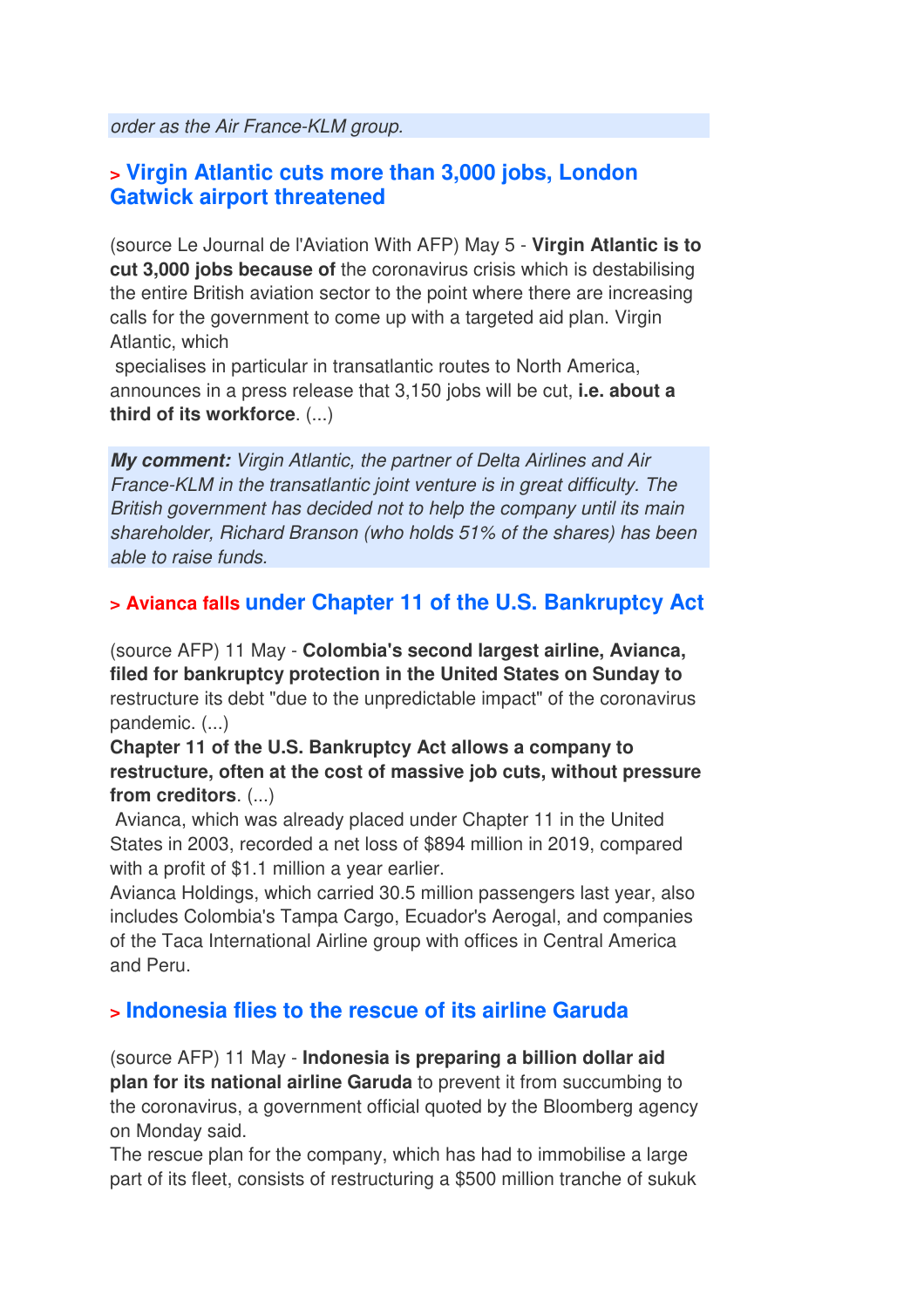(Islamic bonds) and providing it with a bridging loan of up to \$500 million for its operational needs over the next six months, revealed Deputy Minister of Public Enterprises Kartika Wirjoatmodjo. (...)

**The Indonesian state holds nearly 61% of the capital of Garuda,** which has temporarily reduced the salaries of its employees to cope with the fall in demand for air transport caused by the coronavirus. **Garuda Indonesia and its subsidiary Citilink have a fleet of more than 200 aircraft**. (...)

#### **> Thai Airways will be saved without going through the privatization box**

(source Le Journal de l'Aviation) May 6 - **The Thai government will release more than 4 billion euros in loans to save its state-owned airline. Thai Airways is** reducing its fleet to less than 100 aircraft for the takeover and is parting with its oldest aircraft: all of its Boeing 747- 400s and all of its 777s powered by Rolls-Royce.

The rescue plan for the Thai Airways group is beginning to take shape and the Thai government is now moving towards a loan guaranteed by the Ministry of Finance worth 54 million baht (1.5 billion euros), accompanied by a short-term rescue loan of 90 million baht (2.6 billion euros). (...) On the

 other hand, this support thwarts the company's plan to bail out the company for a while in the form of privatisation, with the Vayupak fund allegedly increasing its stake at the expense of the one held directly by the state (51%).

**Thai Prime Minister Prayut Chan-o-cha warned, however, that this new aid would be his "last chance".** "This is the last time that Thai Airways will receive government support," he said. If the situation worsens, there will be a complete structural overhaul," he said. (...)

**The company also decided to reduce the size of its fleet by speeding up the withdrawal of 22 aircraft just before it ceased operations**: its last ten 747-400s (CF6-80C2), six 777-200ERs (Trent 800) and its last six 777-300s (Trent 800). The company had already disposed of one 747-400 and five A330-300s last year.

#### **> GE and Rolls-Royce cut jobs, France plans to support the industry**

(source Actu-aero) 5 May - **The American engine manufacturer General Electric (GE) announced on Monday 4 May the loss of 10,000 additional jobs in** its aviation division, in addition to the previous announcement concerning 2,600 jobs lost in March due to the negative consequences of the Covid-19 pandemic on the air transport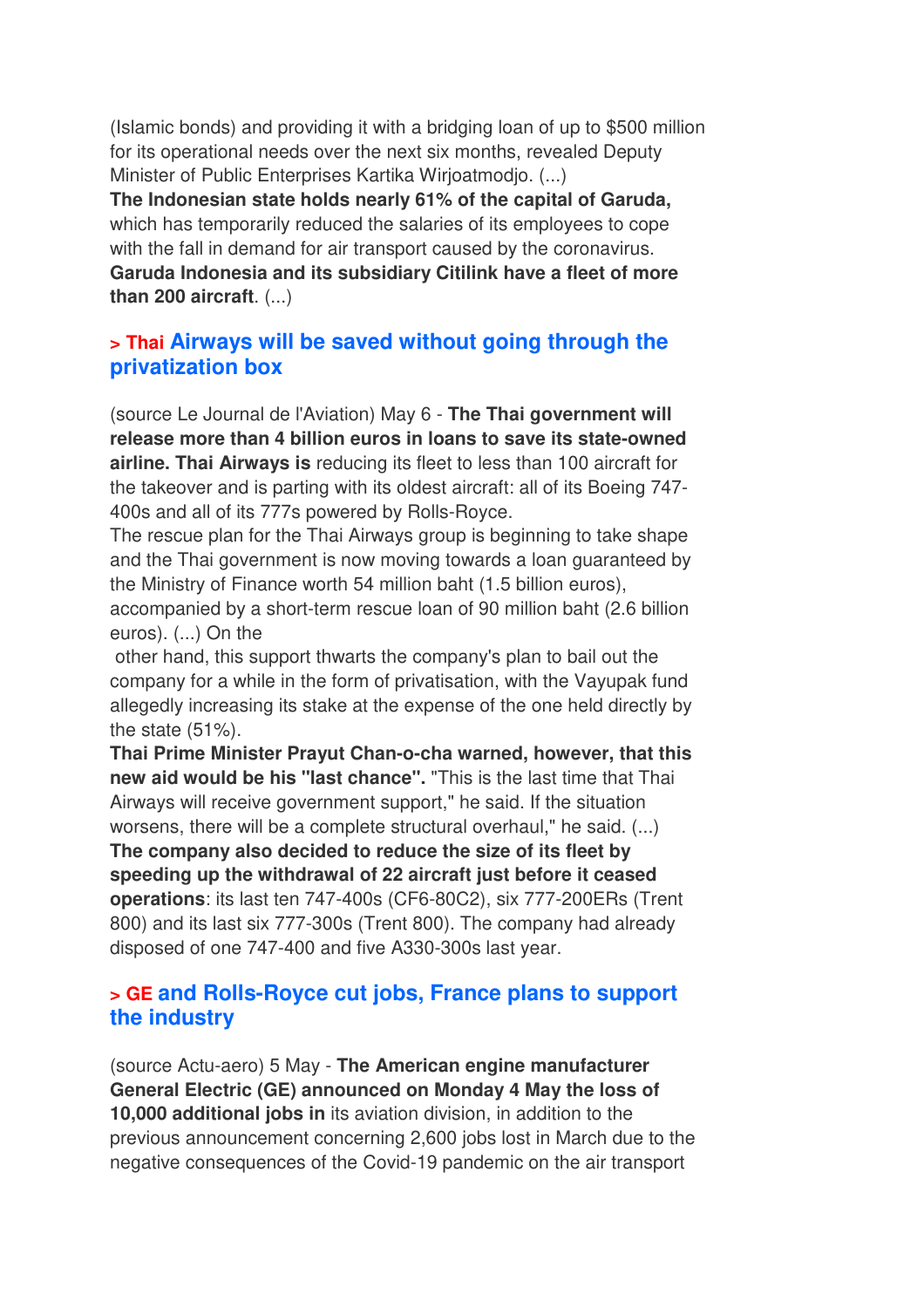and new aircraft markets over the next few months. **In total, these cuts represent around 13,000 jobs for the group, which will thus reduce its workforce in the aeronautics sector by 25% and** are part of a \$3 billion savings plan desired by the group for 2020.

This weekend **Rolls-Royce indicated that it plans to cut up to 8,000 jobs**. This would represent a 15% reduction in the workforce of Rolls-Royce, which employs around 52,000 people. The English company is likely to face a long-term decline in demand in civil aviation and is particularly affected by this as it produces engines for the A350 and B787, but also engine variants for the A320 and A330, four programmes whose production rates will be reduced by the airframe manufacturers. Airbus and Boeing wish to reduce their production by 35% and 50% respectively overall because of the fall in demand from carriers. Last week the Boeing group confirmed its intention to reduce its workforce by 10%.

#### On the European side, the **Airbus**

 group **is still in discussions with governments,** particularly in France, to try to safeguard jobs in the coming months. The French Minister of the Economy, Mr Bruno Le Maire, confirmed on Monday on France Inter that the State was considering the creation of a fund to support the aeronautics industry. "We are going to draw up a plan to support the aeronautics industry, possibly with the setting up of an investment fund intended to support its subcontractors, SMEs and all the industrial fabric that gives life to Airbus," the Minister said of the **aeronautics sector,** which **represents some 200,000 jobs in France**. (...)

*My comment:* Job cuts are being announced all over the airline industry. The airlines were the first to take drastic measures. Now it's the turn of the manufacturers and engine manufacturers.

These large groups will surely have the means to survive the crisis, provided that all the SMEs working for them do not disappear.

#### **Toulouse, capital of aeronautics and space, in a "phenomenal air hole" > Toulouse, capital of aeronautics and space, in a "phenomenal air hole**

(source Le Journal de l'Aviation With AFP) 6 May - "A phenomenal air hole": **the sudden paralysis of air transport due to the Covid-19 pandemic is shaking the entire ecosystem of Toulouse, the** capital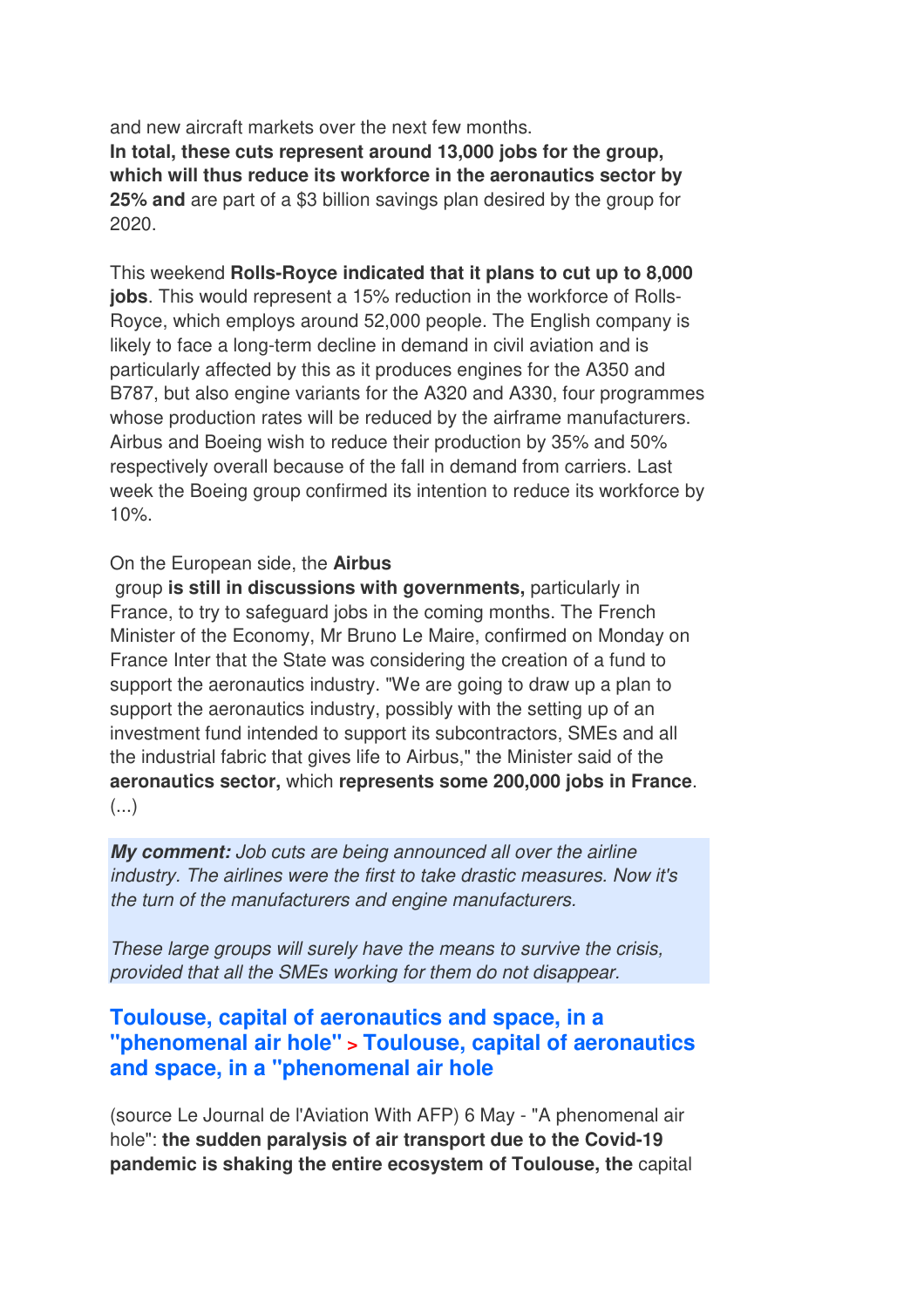of aeronautics and space in France, threatening thousands of jobs. **Beyond the aeronautics industry in this city, home to Airbus and a cohort of subcontractors, an entire economic fabric -- businesses, craftsmen, self-employed workers and services -- is likely to be affected, warn** stakeholders.

In this "phenomenal air hole", it will be necessary "to be able to adapt and ready to leave", analyses Christophe Cador, the president of Satys, specialized in particular in the painting of planes, whose head office is in Blagnac, the "Airbus city" on the outskirts of Toulouse.

Today, "we are working at 50-60% of our capacity", adds the man who is also president of the Aero-SME committee of the Groupement des Industries Françaises Aéronautiques et Spatiales.

Confronted with requests to postpone aircraft deliveries, **Airbus has reduced its production rate by** 30%, while Boeing, also a customer of Occitan suppliers, has cut 16,000 jobs and reduced its long-haul production. Guillaume Faury, executive chairman of the European manufacturer, also mentioned possible new measures to reduce production.

"Airbus purchases some 5 billion euros a year for subcontractors in Occitania," explained Alain Di Crescenzo, President of the region's Chamber of Commerce and Industry (CCI). In

 total, in the **aerospace industry, "subcontracting represents about 86,000 jobs,"** he adds. **Of which 60,000 are in Toulouse alone,** out of some 451,000, according to its president Jean-Luc Moudenc.

"All the jobs will not be preserved" if aeronautics does not restart quickly, fears Yann Barbaux, president of Aerospace Valley, the competitiveness cluster of the aerospace industry. **"We know that we have three to five complicated years** ahead of us,

" points out Philippe Robardey, President of the Toulouse Chamber of Commerce and Industry.

"Some companies are going to disappear", the most fragile in terms of financial capacity, those that are mainly exposed to commercial aeronautics or that were already having difficulties before the crisis. "And others will have to restructure or leave the sector," says Mr. Robardey, CEO of Sogeclair, a high-tech aeronautical engineering company.

In France's fourth-largest city, a champion of population growth but reputed to "catch a cold as soon as Airbus sneezes", the **shock wave also threatens beyond the sector: restaurants, hotels, services**.... "We have an overall ratio of industry and services of 2.5," explains Mr. Robardey. "If 20,000 jobs were threatened in the sector, a total of 50,000 jobs could be threatened in turn. (...)

*My comment: The people of the Occitan region were relatively spared*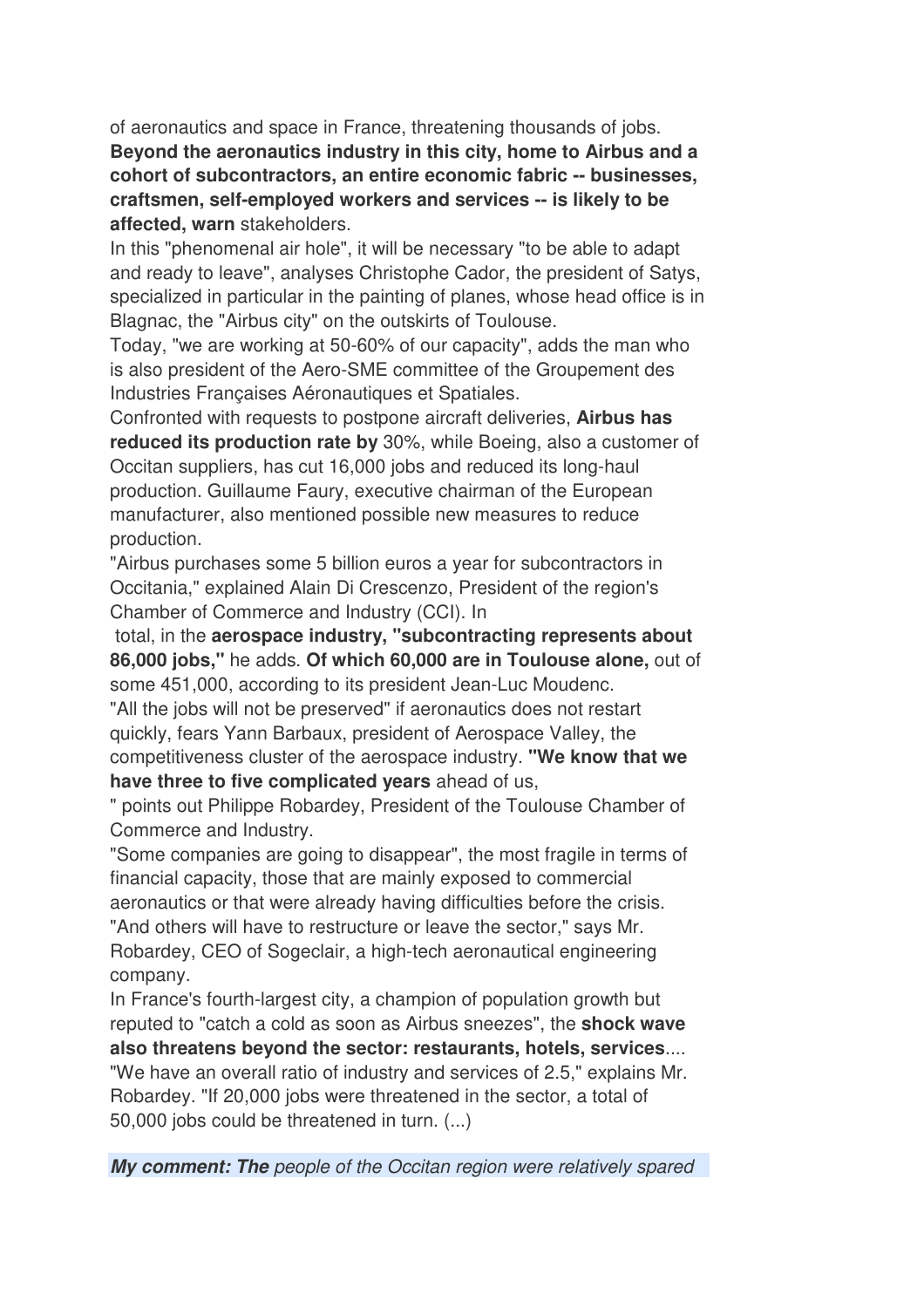by the Covid-19 outbreak. The same cannot be said for industrial activity.

#### **> Qantas temporarily abandons the Sunrise project**

(source Le Journal de l'Aviation) May 6 - Times are tough for **Qantas** too and the company **has announced that it is at least temporarily suspending its Sunrise project**. "This is not the time, given the impact that covid-19 has had on travel around the world. We are certainly not going to order any aircraft this year," said Alan Joyce, the Australian airline's managing director.

This is a difficult decision for Qantas, which had been heavily involved in **the project,** which involved **non-stop flights from Sydney and Melbourne to London and New York, among others**. It had even carried out three test flights with Boeing 787s - albeit very lightly filled and with volunteers on delivery flights - to study the effect of such long flights on crews and passengers.

It was above all a difficult decision for Airbus, whose A350-1000 had been chosen for these missions. Qantas was initially expected to finalise an order in March for a dozen aircraft, which needed to be modified to extend their range and allow them to carry out these very special operations - the maximum take-off weight, for example, had to be slightly increased to allow the installation of an additional tank. (...)

*My comment:* The very long-range aircraft project has lead in the wing. Getting passengers to travel for about 20 hours is not easy. Especially since fuel consumption increases impressively.

Experts have told me that to make an 18-hour flight, the kerosene consumption is double what it would take an airplane to make three 6 hour flights. Is the time saved worth the extra consumption?

## *Stock market press review ...*

## **> Air France-KLM/Lufthansa: The flight of the bumblebee**

(source Les Echos) May 10 - The bumblebee is flying because it doesn't know that mathematics prevents it from doing so, said engineer Igor Sikorsky. **The former national airline monopolies,** too, **will continue to take off because governments are preventing their finances from putting them on the ground**.

**But this will not take the buzz off the shareholders of Air France-**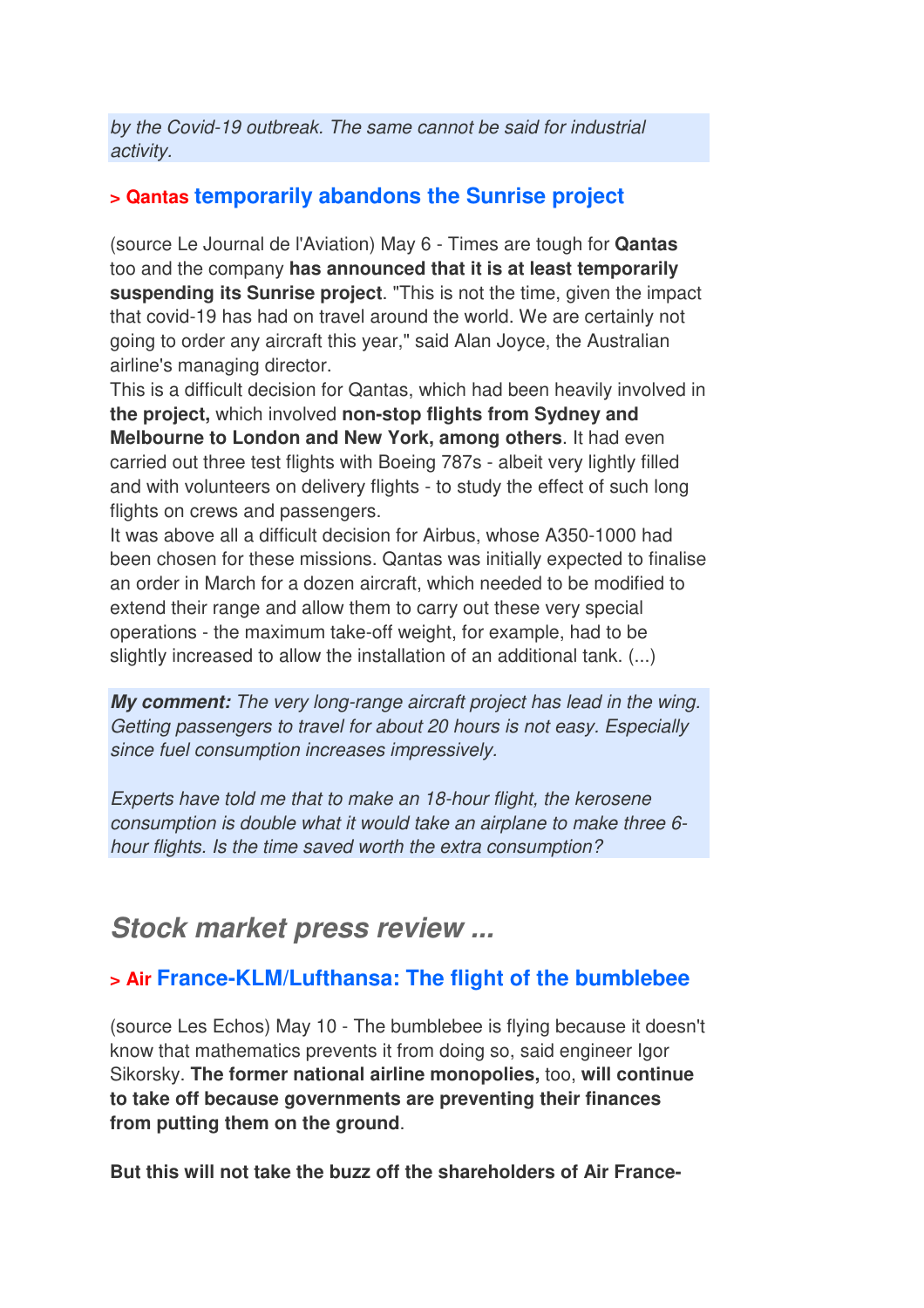**KLM and Lufthansa**. They will not play stowaways in public rescue plans that will not avoid social breakdown either.

The terms of the €3 billion shareholder loan from the State to Air France, which is in a bad way (an annual coupon of a minimum of 7% for four years, higher than market indications suggest, its convertibility into capital under the threat of an "over-coupon" of 5.5%, in addition to the absence of dividends), place them rather at the back of the "ecoclass".

**Twenty-five years after its privatisation, Lufthansa's shares risk being diluted massively by Berlin, with a discount of nearly 70% and an entry price (2.56 euros each) never seen in almost three decades of listing.** In any case, investors are betting on the widening of the stock market divide between low-cost and historic companies.

No matter what Warren Buffett thinks, the shareholders of the American tailplanes, supported by Washington with little in return other than jobs, may feel lighter.

*My comment: It is* difficult, if not impossible, to predict what the economic situation of the major airlines will be like in a few years' time.

In addition to the resumption of activity, the environmental measures that condition state aid could limit the growth of activity of these companies. At least in Europe.

### **> AIR FRANCE-KLM: Air France KLM: analysts overhaul their accounts**

(source Boursier com) 11 May - The news surrounding the Franco-Dutch airline is marked by several analysts' notes following the publication of the carrier's quarterly accounts and the confirmation of a EUR 7 billion support plan by the French government. While Davy downgraded the company's value to 'underperform', Bernstein reiterated its advice to 'outperform' and its target of 6.7 euros. **Barclays, for its part, reduced its target from 4.2 to 3.6 euros** with a recommendation maintained at 'line weighting' while **HSBC lowered its target from 4.25 to 4 euros** ('keep'). Finally, MainFirst remains to be 'sold' but raises its target from 1 to 4.21 euros.

Globally, only one analyst is positive on the stock, 9 are 'neutral' and 11 recommend to 'sell' the stock. The 12-month target is set at 4.54 euros ('Bloomberg' consensus).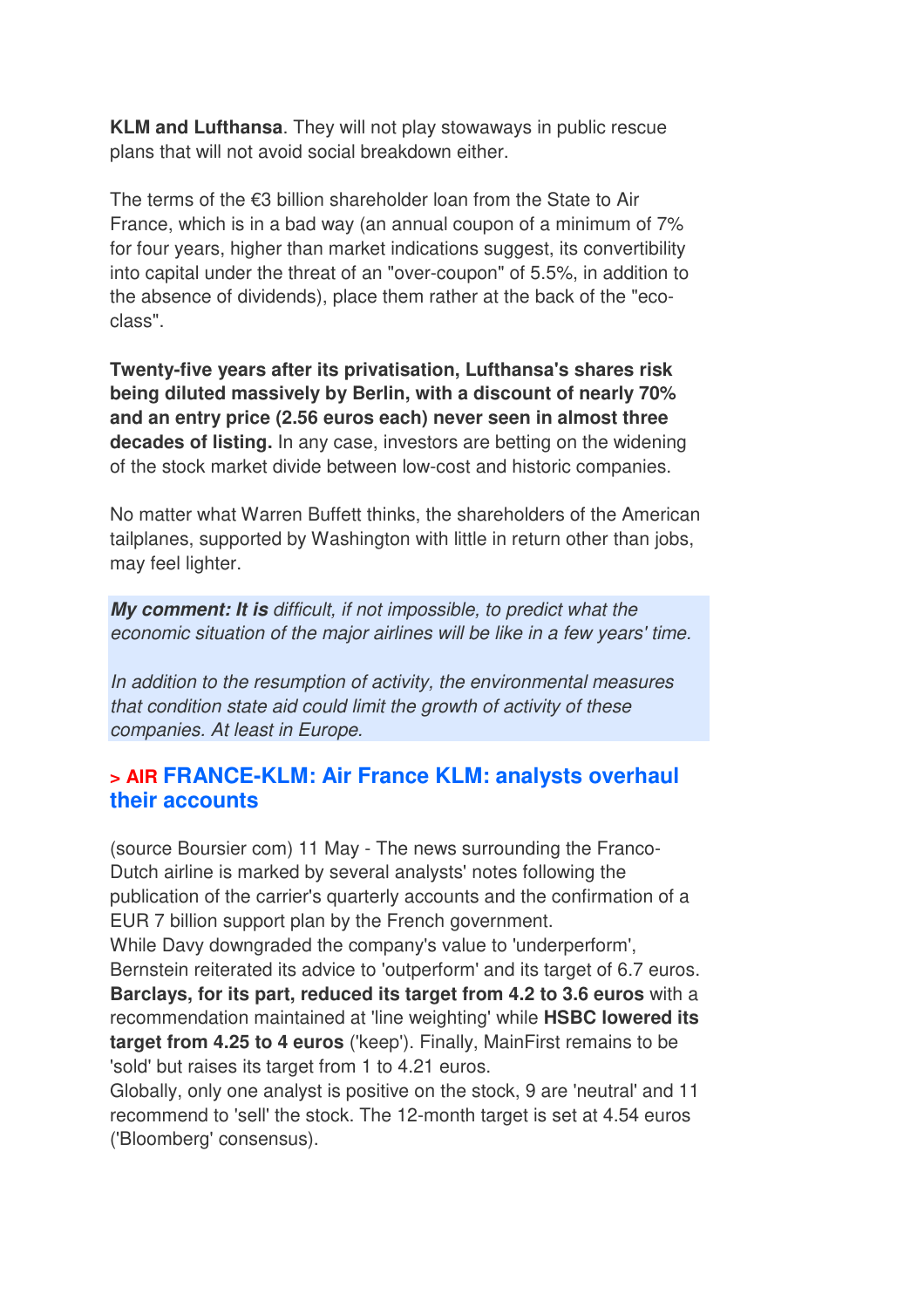(source CercleFinance com) May 11 - **Credit Suisse** now expects an operating loss in 2020 of EUR 5.1 billion. The research firm confirms its recommendation of underperformance on the stock and **lowers its price target by 21% to 2.95 euros** (instead of 3.76 E).

' We are recalibrating our expectations for a recovery in the sector in line with demand and the airlines' operational plans, which are becoming clearer. We are now modelling Air France-KLM's capacity to fall by 95% in Q2 2020 and by 80% in Q3 2020,' says Crédit Suisse. (...)

#### **> Direct from the steps: United Airlines**

(source Boursier com) May 11 - Money, too expensive. **United Airlines had to give up its bond investment, as lenders demanded too high a return. Apparently, the demand did not cover the offer on the basis of a 9% rate. It would have had to go up to 11% for the deal to be successful**. The bonds were due in 2023 and 2025.

*My comment: It's* hard to trust the airlines. The banks won't give them loans unless the states act as guarantors. The risk of default is too high.

## *The bonus article...*

## **> French of the world. Covid-19: the Swedish exception**

(source: France Info) 10 May - Faced with the pandemic, and unlike its neighbours, Denmark and Norway, the Scandinavian country has chosen not to confine its population but to bet on collective immunity. A risky choice and a counter-current strategy that seems to be working, as this French restaurateur from Stockholm shows.

It is a small wine bar in central Stockholm, open only in the evening, with tasting of products imported from France. Inside, there are about thirty seats, ten or so on the terrace. Today, with the Covid-19, the restaurant, opened three years ago by Édouard Prothery and his wife Delphine, is experiencing a halving of its turnover:

 "At the beginning, we said to ourselves: if it's a few weeks, it's tenable, but we soon realized that it would be counted in months. We're in huge trouble."

But in Sweden there was no strict confinement like in France, Spain or Italy. The government acts in a pragmatic way. The authorities preferred to rely on the civic sense of the population: "There are just recommendations from scientific experts. It's a big gamble, because the Swedes are quite disciplined and respectful."

In this, Sweden is culturally very far from France, says Édouard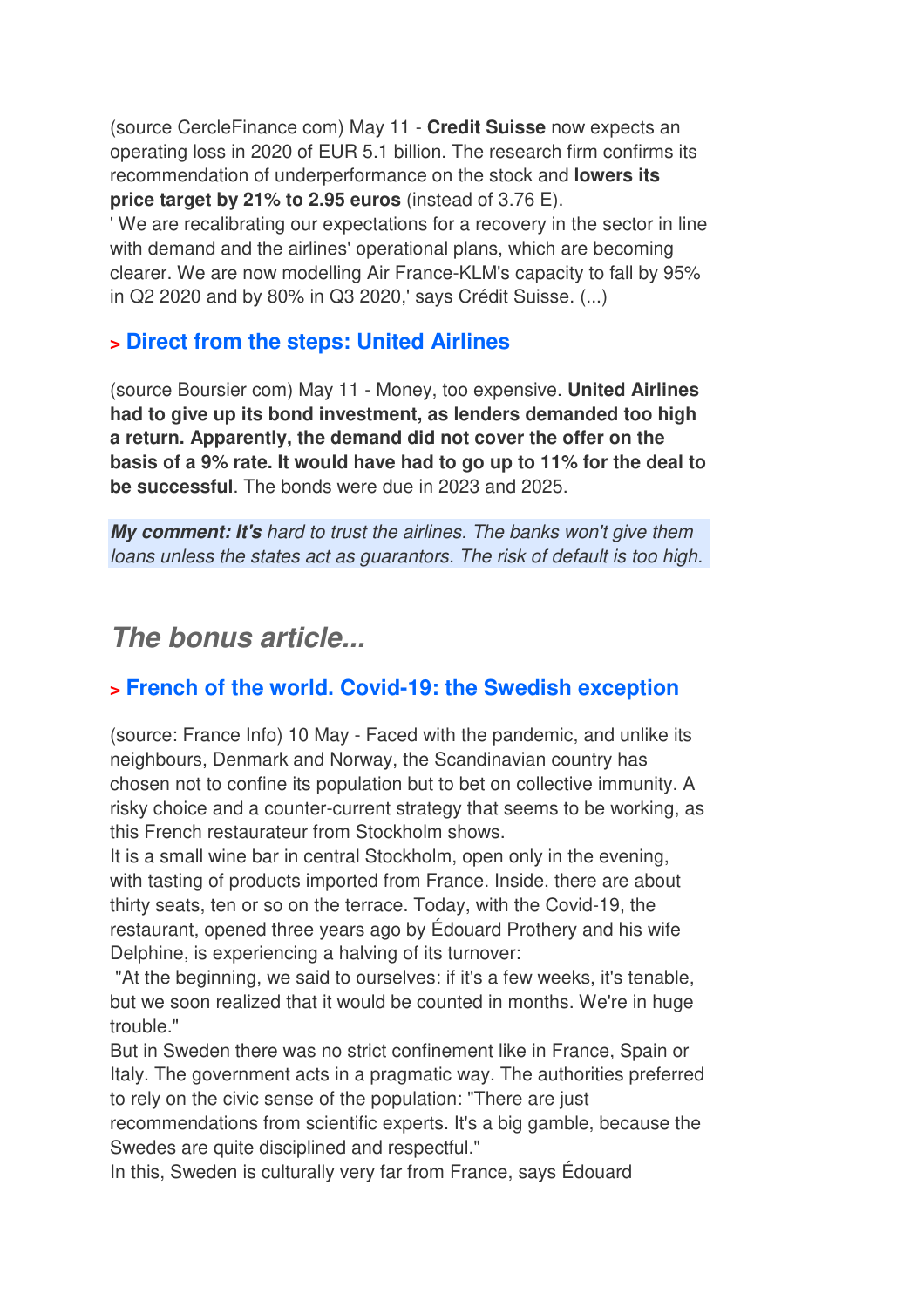Prothery:

 "People are disciplined and are much more autonomous in the way they respect others, have a sense of community. You don't need to put a fine on people to respect what they're asked to do."

But not everyone plays the game: Several restaurants in Stockholm were closed by the authorities because they didn't respect the rules on table spacing or limited number of customers. The masks

 As for the masks we talk a lot about here in Sweden, it's not even a subject," says the Frenchman:

 "A micro-percentage of the population has been wearing them for a week now. It's gradually being put in place, but someone arriving in Stockholm from abroad doesn't realize that there's a containment policy, because people keep moving around. It's just that everything is quieter, a lot of shops are closed and restaurants are pretty empty."

So schools and nurseries have stayed open. Only high schools and universities have been closed. All companies that could do so invited their employees to work from home. Sweden is a country where teleworking is already very common, much more so than in France. Here, social distancing is a bit all year round!

There is less hugging, less physical contact and the elderly are less involved in family life. Population density is not comparable with France either.

"Here, people think, and we're the first, that they're lucky," says Édouard Prothery. We know that being confined is a huge constraint. From an economic point of view, we complain about losing customers, but if we were in France, we know it would be worse."

Swedish authorities say the country could achieve her collective immunity this month, which would naturally stop the spread of the epidemic.

# *End of press review*

### **> My comment on the evolution of the Air France-KLM share price**

**The Air France-KLM share is at 4.073 euros at the close of business on Monday 11 May. It is down -5.26%** over one week**.** At the start of the coronavirus epidemic, it was at 9.93 euros.

**The average (the consensus) of analysts for the AF-KLM share is 4.80 euros**. Many analysts have lowered their price forecasts. You can